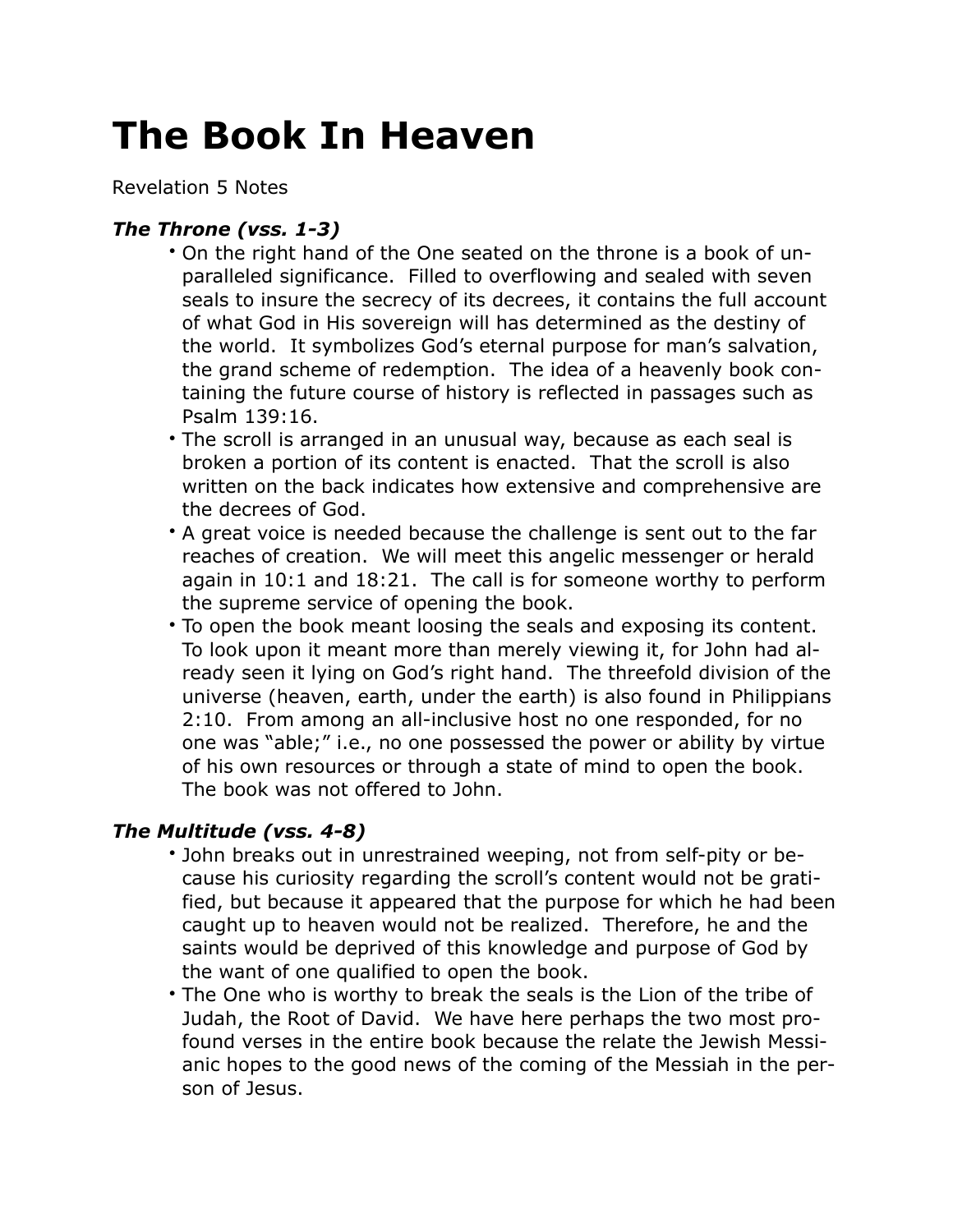- Both of these titles are taken from the Old Testament. The first is from Jacob's blessing in Genesis 49:9-10 and the second is an allusion to Isaiah 11:1. This verse is quoted as applying to the Messiah in Romans 15:12.
- When John looks to the center of the celestial scene he sees a Lamb. The Lamb with seven horns and seven eyes, bearing the wounds of sacrificial slaughter, stands ready for action. The use of the tenses in the original language emphasizes the lasting benefits of His sacrificial death and resurrection.
- The victory over Satan and death was accomplished on the cross. He conquered by an act of total self-sacrifice. The result is that He alone is worthy to open the scroll.
- Of course, seven is a number used to represent completeness. Horns are used throughout the scriptures as a symbol of power and authority. Therefore, we see Christ with complete power and authority. The seven eyes symbolize Christ having perfect knowledge along with His perfect power (cf. 1 Corinthians 1:24).
- We are given a visual representation of what Paul was talking about in Philippians 2:6-11. He emptied Himself and humbled Himself. He is the Lion of Judah but became the slaughtered Lamb for our sins. In one brilliant stroke, John portrays the central theme of the New Testament -- victory through sacrifice.
- With the handing of the scroll to the Lamb we enter into one of the greatest scenes of universal adoration anywhere recorded. The golden bowls are full of incense symbolizing the prayers of the saints. Despised on earth, the prayers of the saints are now brought forth before God in golden bowls. Incense and prayer are associated in the Old Covenant (Psalm 141:2; Luke 1:10).

## *The Praise (vss. 9-14)*

- In chapter 4 the twenty-four elders praised the worthiness of God for His work in creation. In chapter 5 they direct their praise to the Lamb for His work of redemption. The idea of a new song grows out of the use of the expression in the Psalms (cf. 98:1; 33:3; 40:3; 96:1; etc.).
- Every new act of mercy calls forth a new song of gratitude and praise. In the midst of a prophetic passage (Isaiah 42:5-17) which extols the glorious victory of the One who "created the heavens and stretched them out" (vs. 5; cf. Revelation 4:11), we find the admonition, "Sing unto the Lord a new song, and his praise from the end of the earth" (vs. 10).
- They also sing a song to the Lamb about His worthiness to open the scroll. The song to the Lamb is a new song because the covenant es-